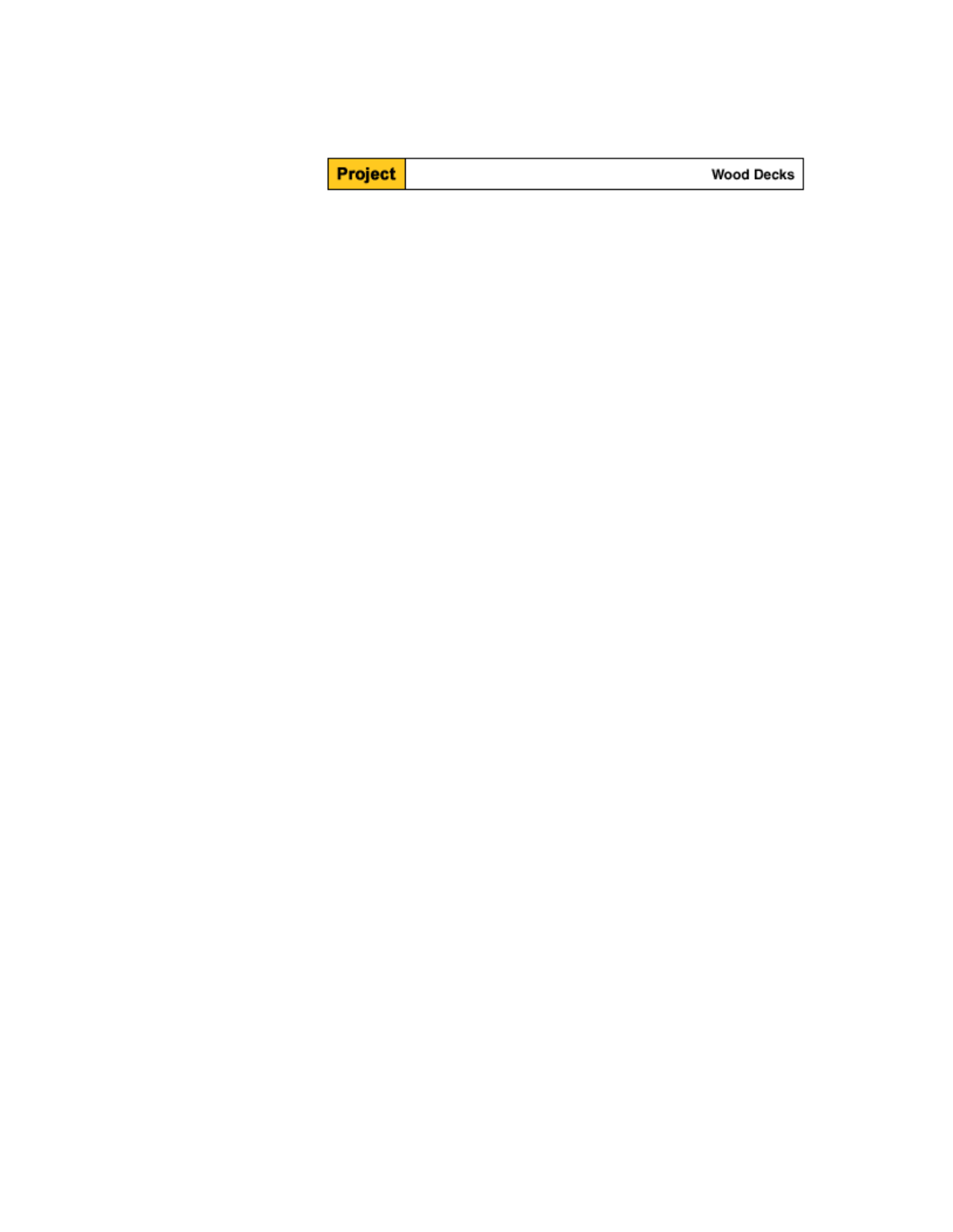When planning your wood deck, take time to consider what you really want the project to accomplish. Consider your lifestyle and family preferences for fun in the sun, relaxed lounging in cooling shade, the need for privacy, and the scope of activities you want your deck to accommodate.

You should also know the prevailing wind patterns, the direction and angle of the morning and afternoon sun, plus the view from the deck. Plantings and screen walls can provide more privacy, screen out undesirable views, and buffer winter winds. You can also position the deck to take advantage of existing shade trees or sunny exposures.

**A deck is one project that absolutely requires checking into local building code requirements.** Codes may specify setback distances from property lines, restrictions on deck height, and certain construction details, such as how to attach the deck to existing structures, or stair and railing details.

## **Lumber for Decks**

Lumber for outdoor projects should be highly resistant to moisture and insects. Pressure-treated lumber is a good economic choice. Preservatives forced deep into the wood fibers give this lumber its distinctive green or yellow tint. The color will fade to a silver-gray when exposed to weather. Pressuretreated lumber can also be stained. Redwood and cedar are woods naturally resistant to insects and decay. While available in some sections of the country, they may be cost prohibitive for larger projects.

The four main components of the deck are the posts, beams, joists, and decking. Posts consist of 4 x 4 lumber. Beams typically measure 4 x 6 and are usually made by nailing two 2 x 6 pieces back to back. Joists are normally 2 x 6 lumber. Face decking boards are either 2 x 2, 2 x 4, or 2 x 6. Decking boards can be layed flat or positioned on edge.





Posts support the beams, which in turn support the joists. Deck facing is attached to the joists. Maximum spans for beam and joist pieces are given in the tables to follow. These are conservative estimates designed to help you plan your deck and estimate the materials. The exact strength of the lumber depends on the species used. The method of connection may also affect final loading strength. Always check beam and joist span and spacing specifications against local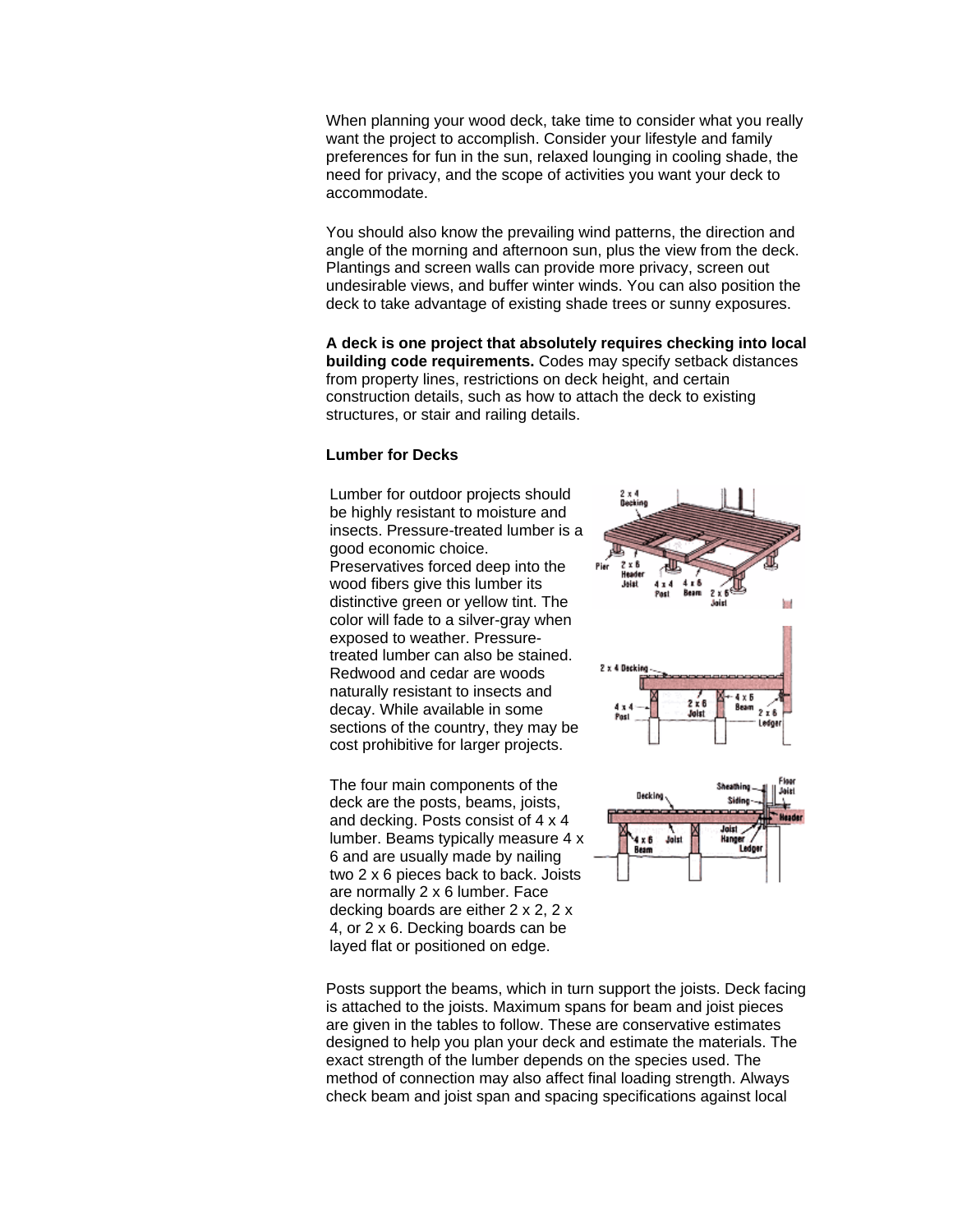building codes. Your lumber dealer may also help you select the best lumber choices from the species and sizes available in your area.

| <b>Beam Span</b>      |                                               |  |  |
|-----------------------|-----------------------------------------------|--|--|
| <b>Beam Size</b>      | <b>Max. Span Allowed</b><br>when Laid on Edge |  |  |
| $4x4$ or two $2x4s$   | 4 ft (1m)                                     |  |  |
| 4x6 or two 2x6s       | 6 ft (1.5m)                                   |  |  |
| 4x8 or two 2x8s       | 8 ft (2m)                                     |  |  |
| $4x10$ or two $2x10s$ | 10 ft (2.5m)                                  |  |  |
| $4x12$ or two $6x10s$ | 12 ft (3m)                                    |  |  |
| $6x10$ or two $2x10s$ | 12 ft (3m)                                    |  |  |
| 6x12 or two 2x12s     | 14 ft (3.5m)                                  |  |  |

| <b>Joist Span</b> |                                                                  |                                                                |  |  |
|-------------------|------------------------------------------------------------------|----------------------------------------------------------------|--|--|
| Joist             | <b>Max. Span Allowed</b><br>when Laid on Edge                    |                                                                |  |  |
| $2x6$ (min)       | @ 12 in. o.c. 8 ft<br>@16 in. o.c. 7 ft<br>@24 in. o.c. 5 ft     | (@ 30cm o.c. 2.4m)<br>(@ 41cm o.c. 2.1m)<br>(@ 61cm o.c. 1.5m) |  |  |
| 2x8               | @12 in. o.c. 10 ft<br>@16 in. o.c. 9 ft<br>@24 in. o.c. 7 ft     | $(Q$ 30cm o.c. 3m)<br>(@ 41cm o.c. 2.7m)<br>@ 61cm o.c. 2.1m)  |  |  |
| 2x10              | @ 12 in. o.c. 13 ft<br>@ 16 in. o.c. 12 ft<br>@24 in. o.c. 10 ft | $(Q$ 30cm o.c. 4m)<br>(@ 41cm o.c. 3.7m)<br>(@ 61cm o.c. 3m)   |  |  |
| 2x12              | @12 in. o.c. 16 ft<br>@16 in. o.c. 15 ft<br>@24 in. o.c. 14 ft   | @ 30cm o.c. 4.9m)<br>@ 41cm o.c. 4.6m)<br>@ 61cm o.c. 4.3m)    |  |  |

**Fasteners for Decks**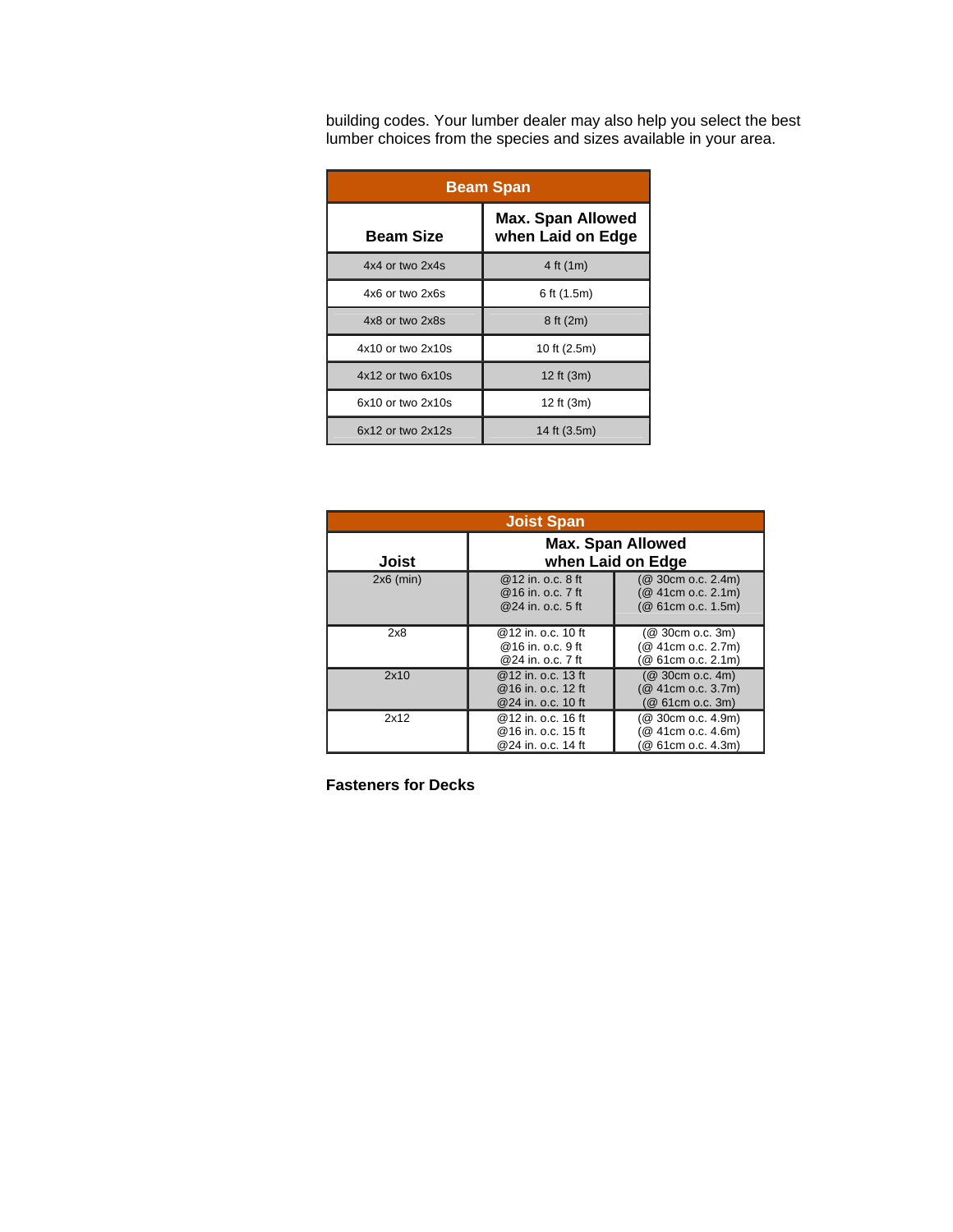Wood members can be joined together using nails, screws, bolts or lag screws. Metal nailing straps, joist hangers, post anchors and other special hardware pieces make joining members easier and more accurate. All fasteners and hardware must be galvanized or otherwise non-rusting to prevent staining of the wood.

Always nail through thinner members into thicker stock. Nails should penetrate the thicker back piece by twice the thickness of the thinner piece, but no more than 1  $\hat{A}\frac{1}{2}$ " (38mm). Screws should penetrate the receiving member by at least the thickness of the thinner member, but never less than 1" (25mm). Carriage bolts require washers under their nuts, while machine bolts and lag screws need flat washers at both their head and nut ends to keep from crushing the wood when tightened. Lag screws should be installed with a washer. Pilot holes for bolts should be the same diameter as the bolt shank. Pilot holes for screws and lag screws should be the diameter of the solid portion of the screw between the threads.

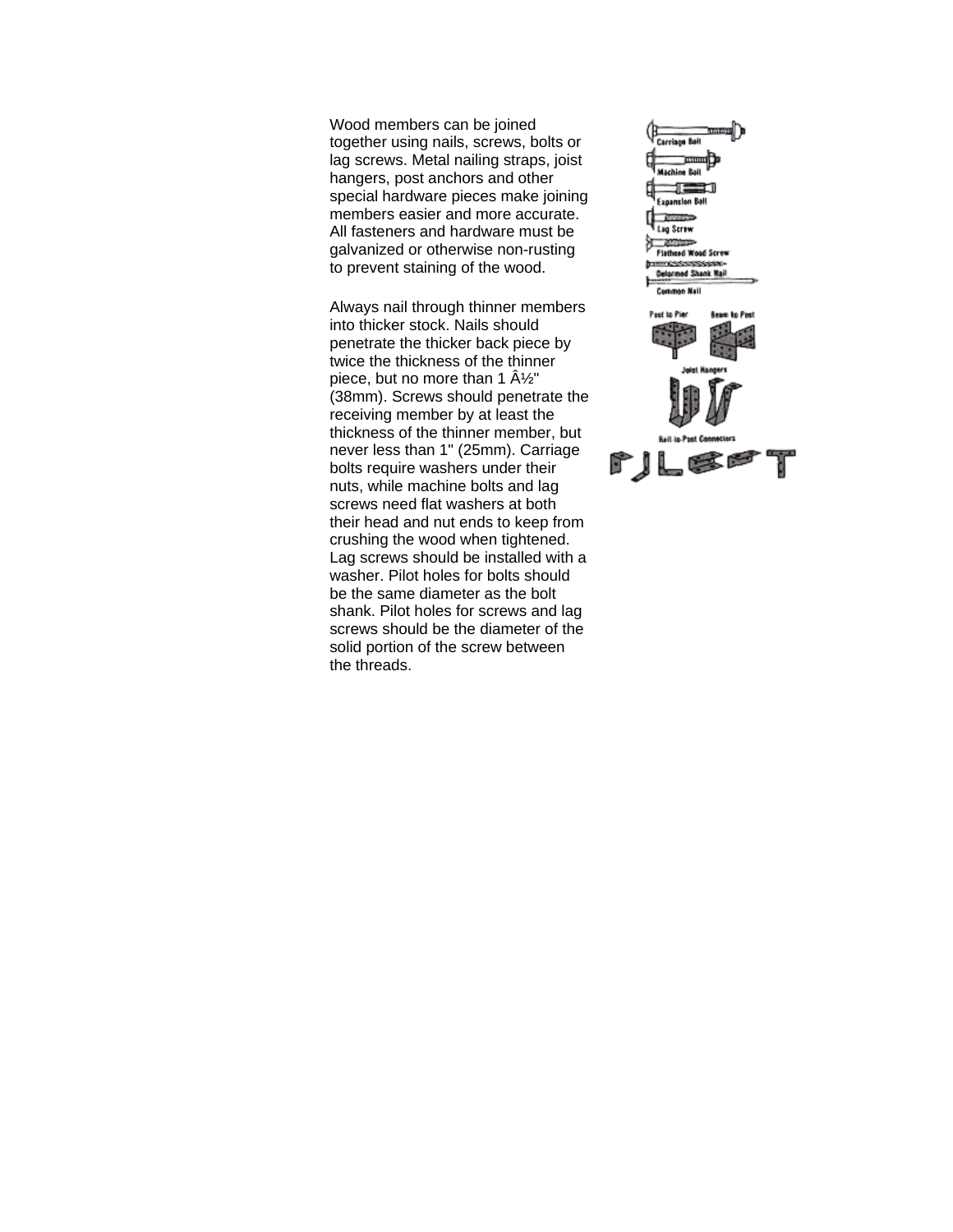**Step by Step** 



**2.** Dig postholes and place concrete post footing using QUIK-TUBE™ Building Forms. Consult local building codes for the accepted method of setting posts in your area. The method most often specified uses a post anchor embedded in the concrete footer. Be sure this anchor is positioned properly. After the concrete has gained its final set (at least 24 hours) attach the post to the anchor. If you plan to embed the post in the wet concrete of the footer, be sure it is properly centered and set deep enough to provide proper support.

**3.** Do not cut the posts to finished height at this time. The exact height of the posts will depend on the method used to set and secure the joists to the beams.

### **Ledgers**

Decks that attach to an existing house require the use of a ledger. A ledger is a 2 x 6 or 2 x 8 piece of lumber that attaches to the house with bolts, which extend through the ledger, house siding, house sheathing, and box header of the house frame. It is also possible to attach the ledger to concrete or masonry surfaces using expansion type anchors and lag bolts.

When joist hangers are used, the tops of the joists are level with the top of the ledger. The proper position for the ledger is 1" down from any existing door sill, plus the thickness of the decking face. The ledger must also extend 2" beyond the last joist position to allow room for securing the metal joist hanger.

When hangers are not used, the joists rest on top of the ledger and are toenailed or otherwise fastened to it. In this case, the proper ledger position is 1" down from existing door sills, plus the thickness of the decking face, plus the height of the joist.

In either case, the ledger should also be flashed with metal to prevent water from seeping between the ledger and house. Check all measurements before fastening the ledger, and be sure to use the actual, not the nominal dimensions of the lumber when calculating the overall thickness of the joists and deck facing.

Be sure you understand the exact position and elevation of the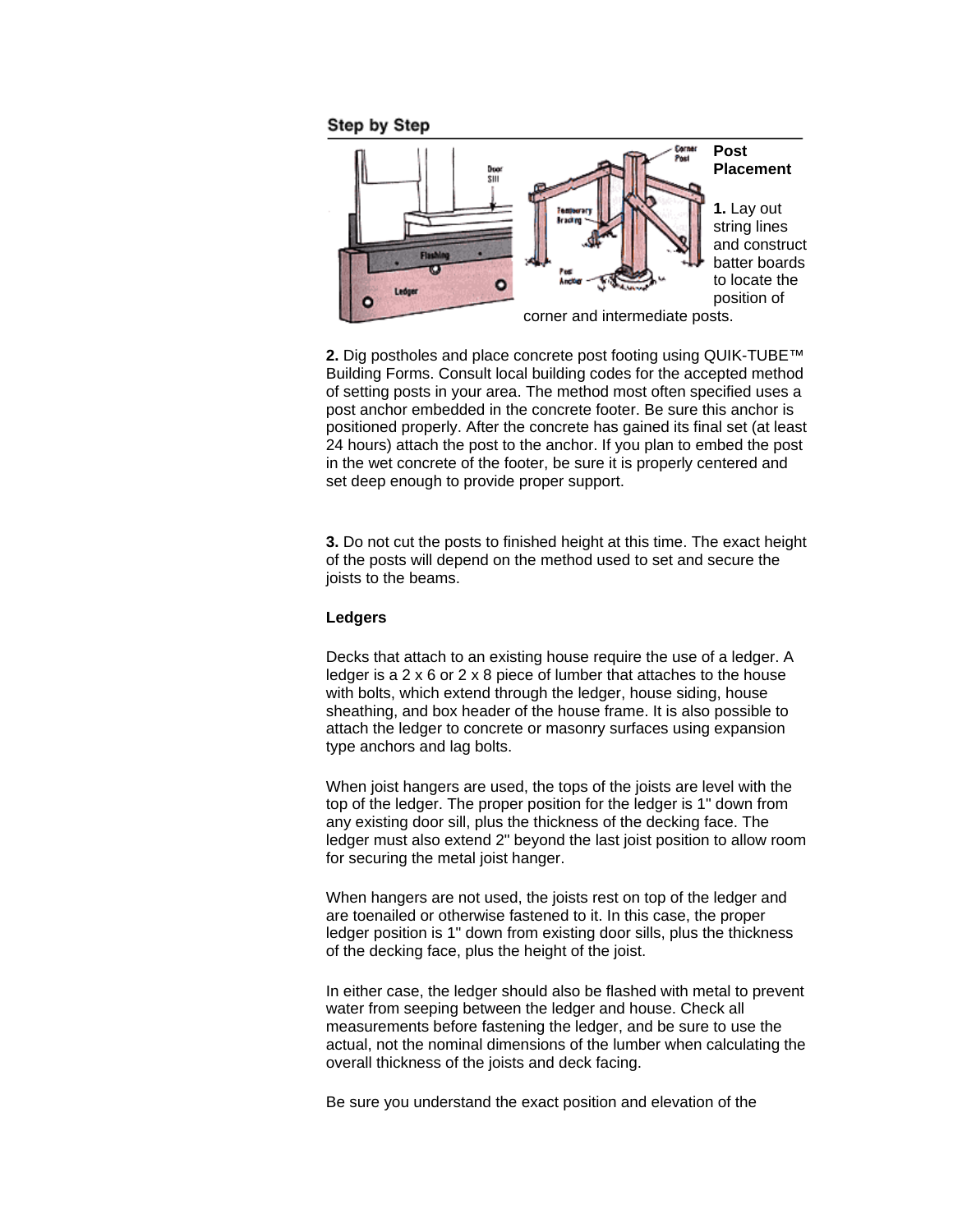

study the illustrations given here in understanding the relationship of deck components.

#### **Beams**

The 4 x 6 beams that support the joists normally rest on top of the posts. However, you may also plan to run the posts up through the deck to serve as supports for a railing. If this is the case, sandwich the posts between the two 2 x 6 pieces of stock that make up the beam and secure using bolts and washers or nailed wooden cleats.

#### **To determine the cutoff or attachment height for the posts.**

**1.** Attach a line level to the ledger at the point where the bottom of the joist will be located.

**2.** Run the line level out to the posts in that row, and carefully mark this elevation on the posts.

**3.** Measure down from this point a distance equal to the thickness of the beam (for a 6" (150mm) nominal beam, this is usually 5 1/2" (140mm)).

**4.** If the posts will not serve as rail support, cut them off at this level. Cut carefully to ensure the tops of the posts are level. Secure the breams to the post using post cap anchors or angle irons. If the posts will serve as railing supports, the position marked in step 3 is where the bottom edge of the beam pieces will be located as they are sandwiched around and bolted to the posts.

**Joists**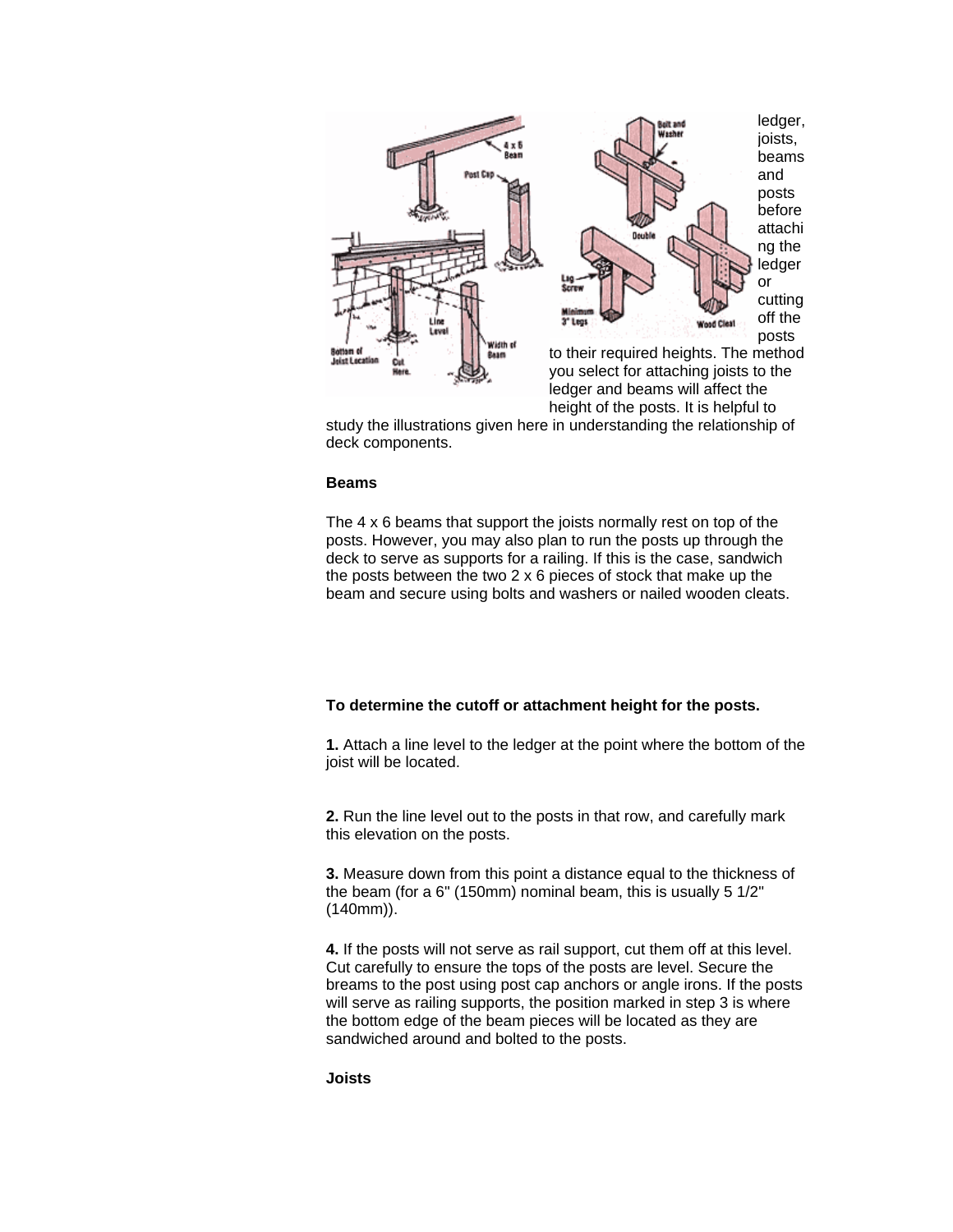

called framing anchors or beam saddles.

**2.** If two pieces of lumber must be used to create a long joist run, be sure the joint is located over a beam location.

**3.** Nail solid 2 x 6 bridging pieces (intermediate joists) between the main joists when spanning long distances. This bridging will keep the main joists from twisting and help distribute the load on the deck.

4. Attach a 2 x 6 header joist to the front of the deck to cover the ends of the joists. This header joists acts as a facing and nailer for intermediate railing supports.

## **Decking**

Decking is most often made of 2 by material, such as 2 x 2, 2 x 4, or 2 x 6 lumber. Exterior grade plywood or sheathing is also used as deck facing if outdoor carpeting is being installed. The simplest method of laying 2-by decking is to run boards all in one direction. More intricate patterns can be created if adequate joists supports are installed.

**1.** Check the end grain of each board before nailing. Position the board so its end rings curve up. In other words, the bark side of the lumber is facing up. This helps eliminate cupping.



**2.** Lay the first deck board perfectly square since it will serve as a guide for the remaining boards. Drive two nails into each decking board at each joist.

**3.** All deck board joints must occur above a joist. Stagger adjacent board joints to eliminate a continuous deck board joint. Maintain proper spacing between boards using a 1/4" spacer strip.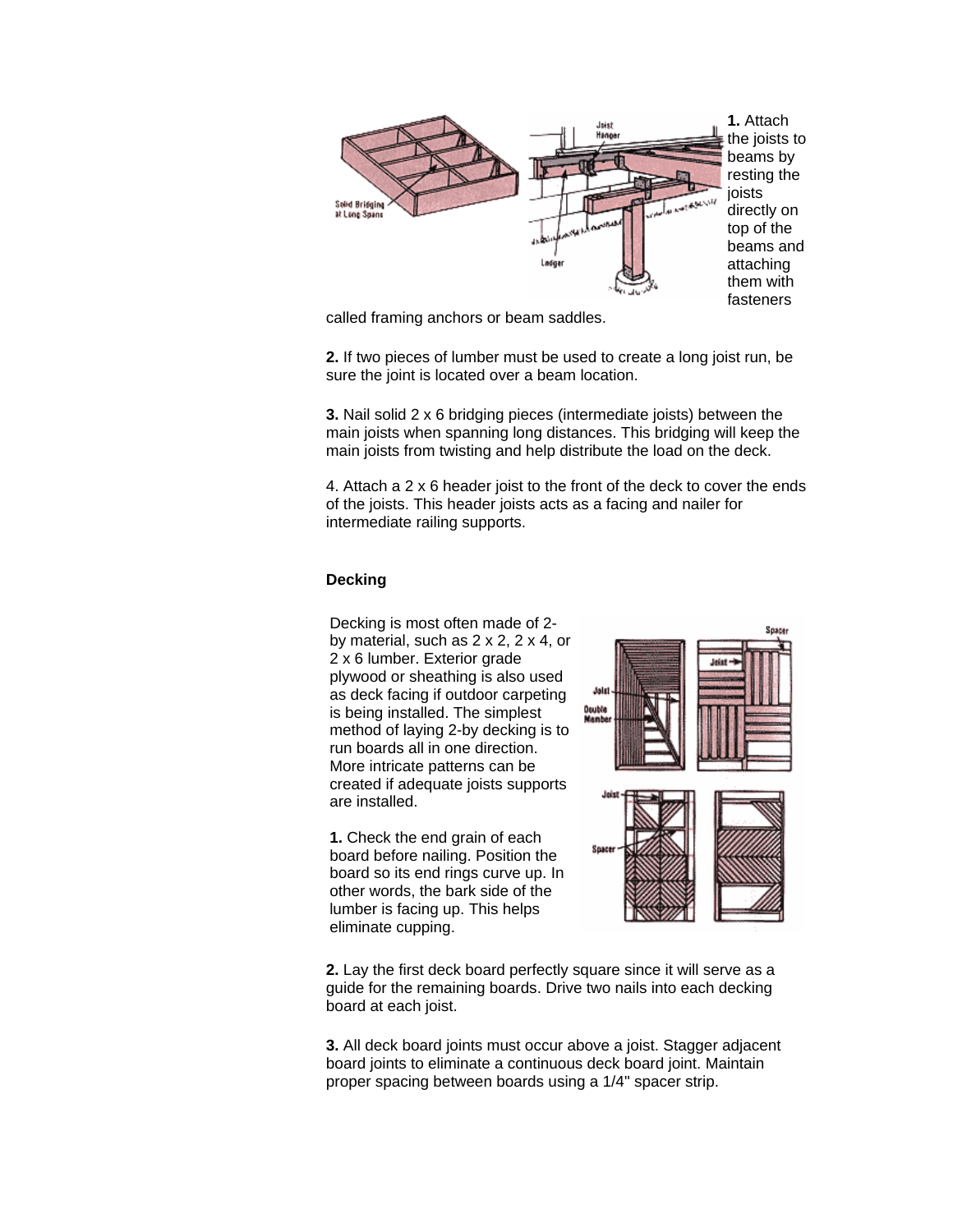

both ends and the midpoint and keep the boards running parallel to one another. Make any corrections gradually over a span of several boards.

**5.** When there is roughly 6' (1.8m) of decking remaining to be layed, begin adjusting the spacing between boards so the deck will end with a full board.

# **Trimming Decking**

Allow the deck boards to slightly overlap the edges of the deck. Do not attempt to cut each to size as you nail it. After all the decking boards are fastened, snap a chalk line at the desired edge of the deck. You can then cut all boards to size using a power saw. Tacking a wooden guide strip for the saw to ride against is the best method of ensuring a straight, even cut along the chalk line.

## **Freestanding Decks**

If you do not plan to access the deck through a door to your home, a freestanding deck design may be your ideal choice. A freestanding deck eliminates the problems associated with attaching the deck to your home's frame or foundation. A freestanding deck can be built adjacent to your home, or in a shady corner of your property away from the house.

The freestanding deck uses the same post, beam, joist, and decking system used for an attached deck. Joists can be set on top of beams or hung between beams using joist hangers. Once again, it is important to establish the final height of your deck and cut posts to the proper elevation.

## **Stairs**

The stringers, or side supports for the stair treads, are the most important part of the stair design. They must be accurately marked and cut to ensure success. The most common stair design used for decks is the open riser/open stringer type.

**1.** Measure the height of the deck to the ground (total rise) and the distance from the deck to the base of the stairs (total run).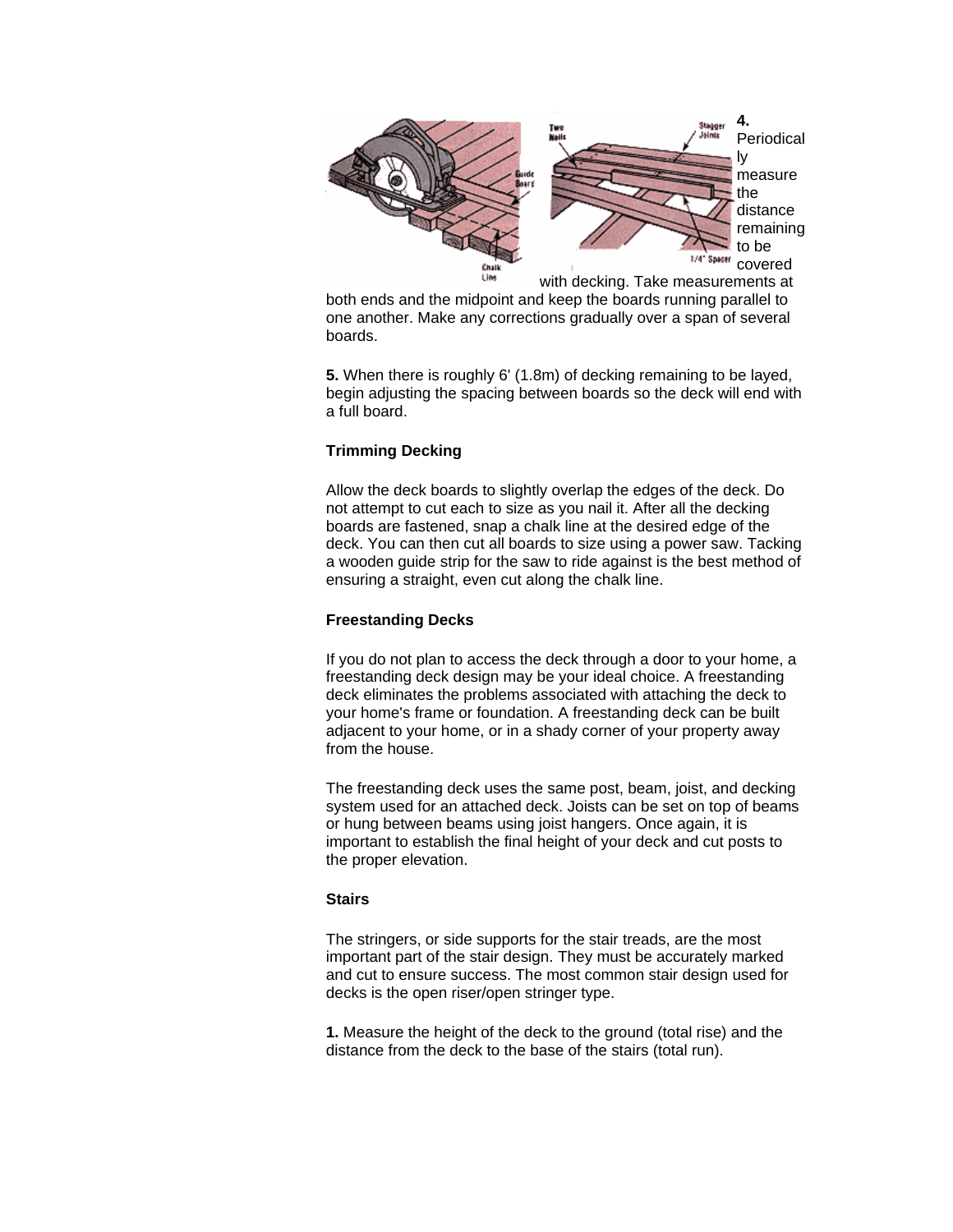

run between steps. Include the thickness of the thread material in your rise calculations. Two-by lumber is actually 1-5/8" (4cm) thick.

**3.** When the exact location of the stair base is determined, pour a small slab foundation so the base of the stairs will be level and perfectly supported. Use QUIKRETE® Concrete Mix or QUIKRETE® Fast-Setting Concrete Mix. Slab thickness should be 4" minimum. Install anchors at the proper locations so the stringers can be firmly fastened to the slab.



**4.** Stringers are made using 2 x 10 or 2 x 12 lumber. Mark off the rise height on one leg of a framing square and the depth of the thread on the other leg.

**5.** Cut the stringer out using a hand or power saw. Check that the stringer is properly sized and then use it as a template to create the other stringer.

**6.** To keep the rise equal on all steps, cut a strip of lumber off the bottom riser that is equal in thickness to the tread thickness.

**7.** Attach the top of the stringer to the deck joists using hangers of lag bolts. Secure the bottom of the steps to the concrete slab anchors.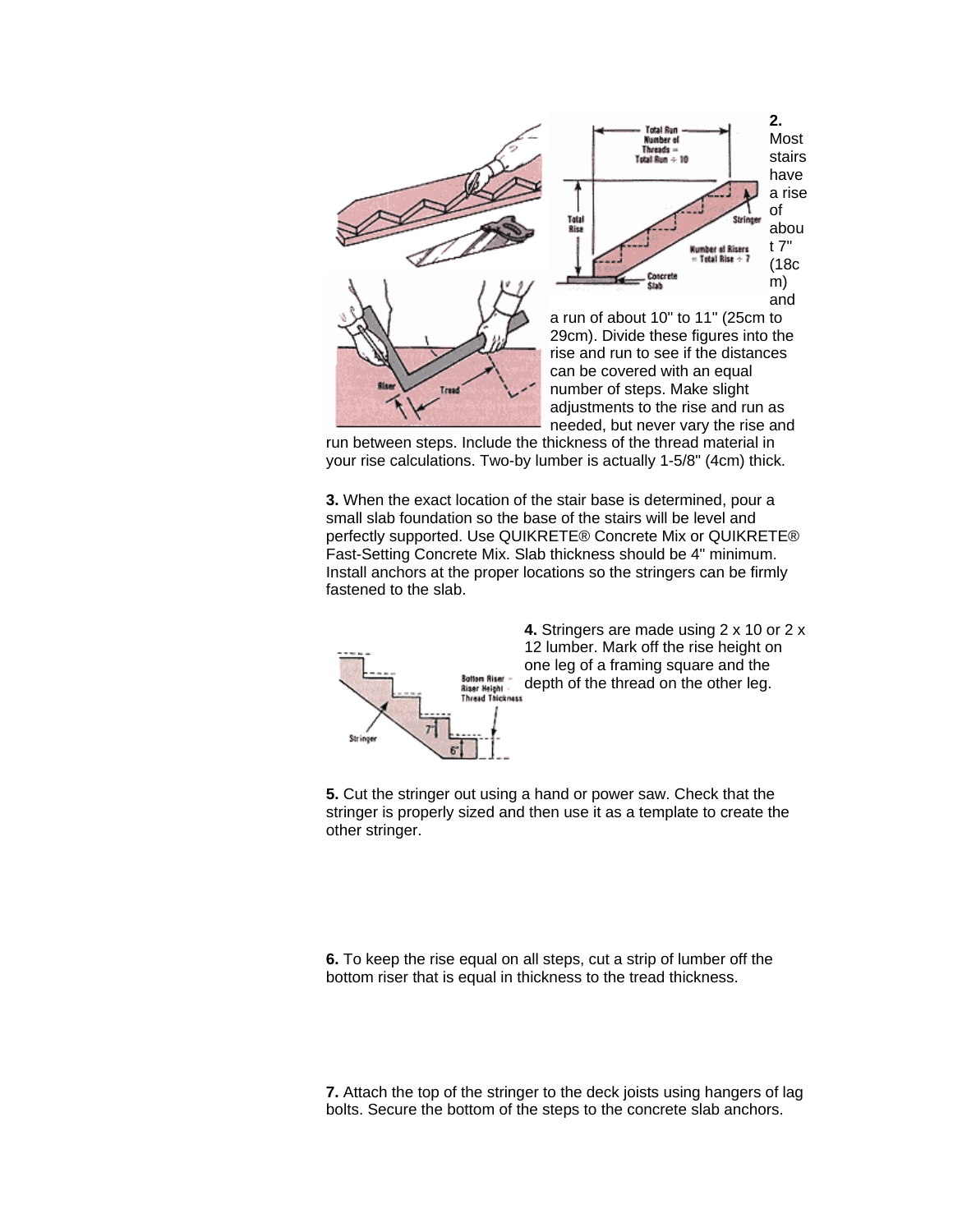

**8.** Nail the tread boards in place, bark side up. They can be trimmed flush to the stringers or allowed to overlap.



## **Railings**

Railings are needed to ensure personal safety on all but true ground level decks. Building codes often list deck railing specifications, so check with local authorities before finalizing your design. In general, the vertical and horizontal railing members must be spaced close enough to keep children from slipping through. Screening can also be used to close off openings between posts and rails.

Railing posts that are not actual deck support posts must be secured to the joists, ledger, or beams using lag screws or carriage bolts. Never use nails to attach railing posts and never fasten them to the deck surface boards.



# **For Best Results**

• Low decks will shade the lawn beneath, and the lawn will die out. Remove the sod now and use it on bare spots elsewhere on your lawn. To prevent weeds from growing under the